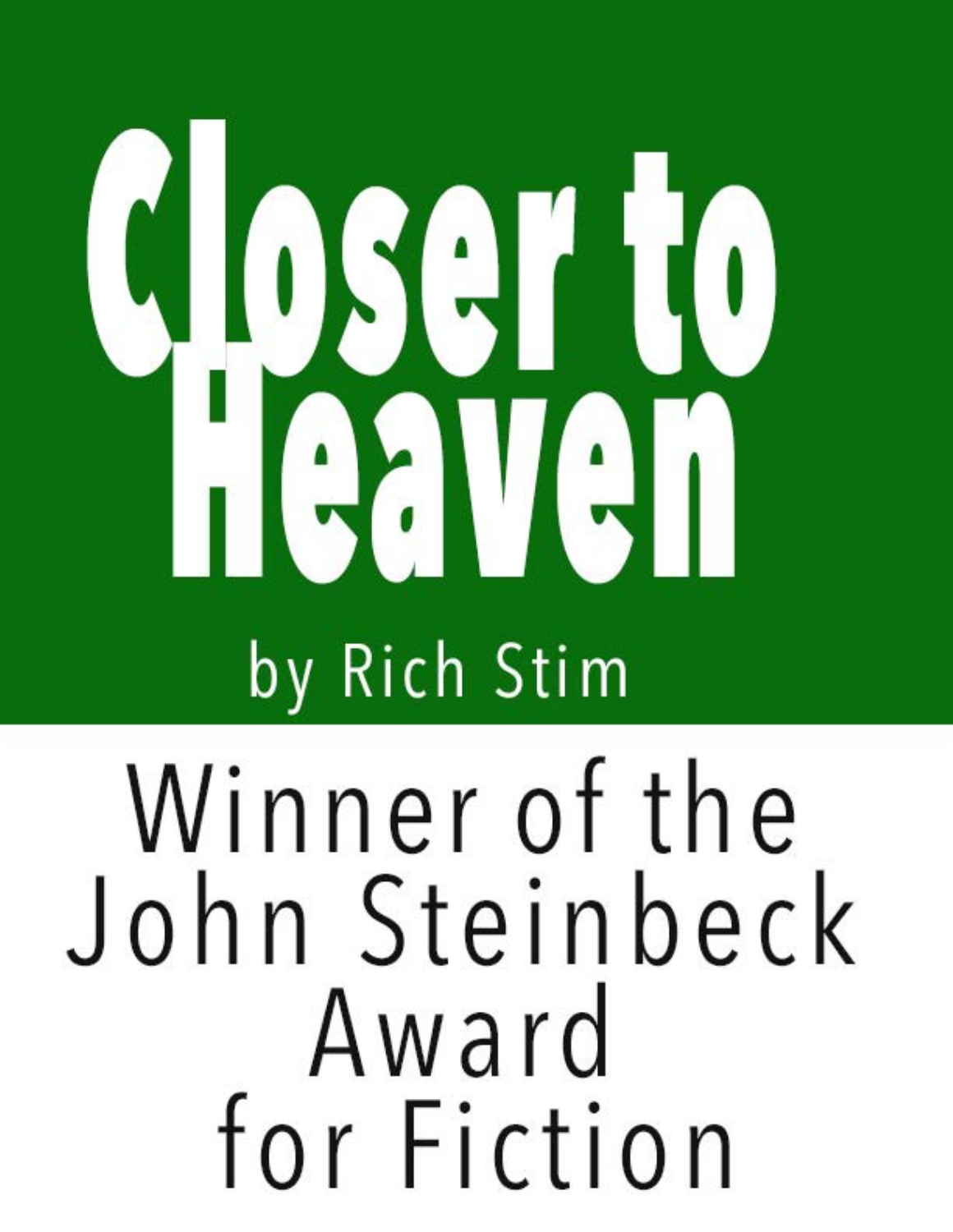# **Closer to Heaven**

HOT LINE: Many rooms in the White House, including the oval room is overrun by four legged rats, plus the two legged ones the taxpayers are saddled with in taxes to furnish them hookers, mistresses, prostitutes, and sluts for sexual enjoyment. Whenever a meeting is to be held everyone is given a slingshot with a handful of small steel balls so they can have target practice on the four legged ones. Interested to know the truth, as many are. W.L., Butterworth.

HOT LINE: I need you to verify this. I have heard that the country and western singer Dolly Parton had a silicone job. And that her husband tried to sue the doctor. Is this true? L.K., Elletsville.

In the 1970s I worked as the HOT LINE editor at the Butterworth Daily Telephone (circulation 22,000). HOT LINE provided answers to readers' questions. Typical queries might be: What kind of guns were used in the Gary Gilmore execution? Where is the statue of Christ in the Ozarks? How can I get cat pee off my carpet? Think of HOT LINE like a pre-Internet version of Google … that is if Google took weeks to answer a question, or sometimes didn't bother answering at all.

In my early weeks as HOT LINE editor, I encouraged readers and sympathized with their problems, but that proved to be too time-consuming. The southern Indiana callers

1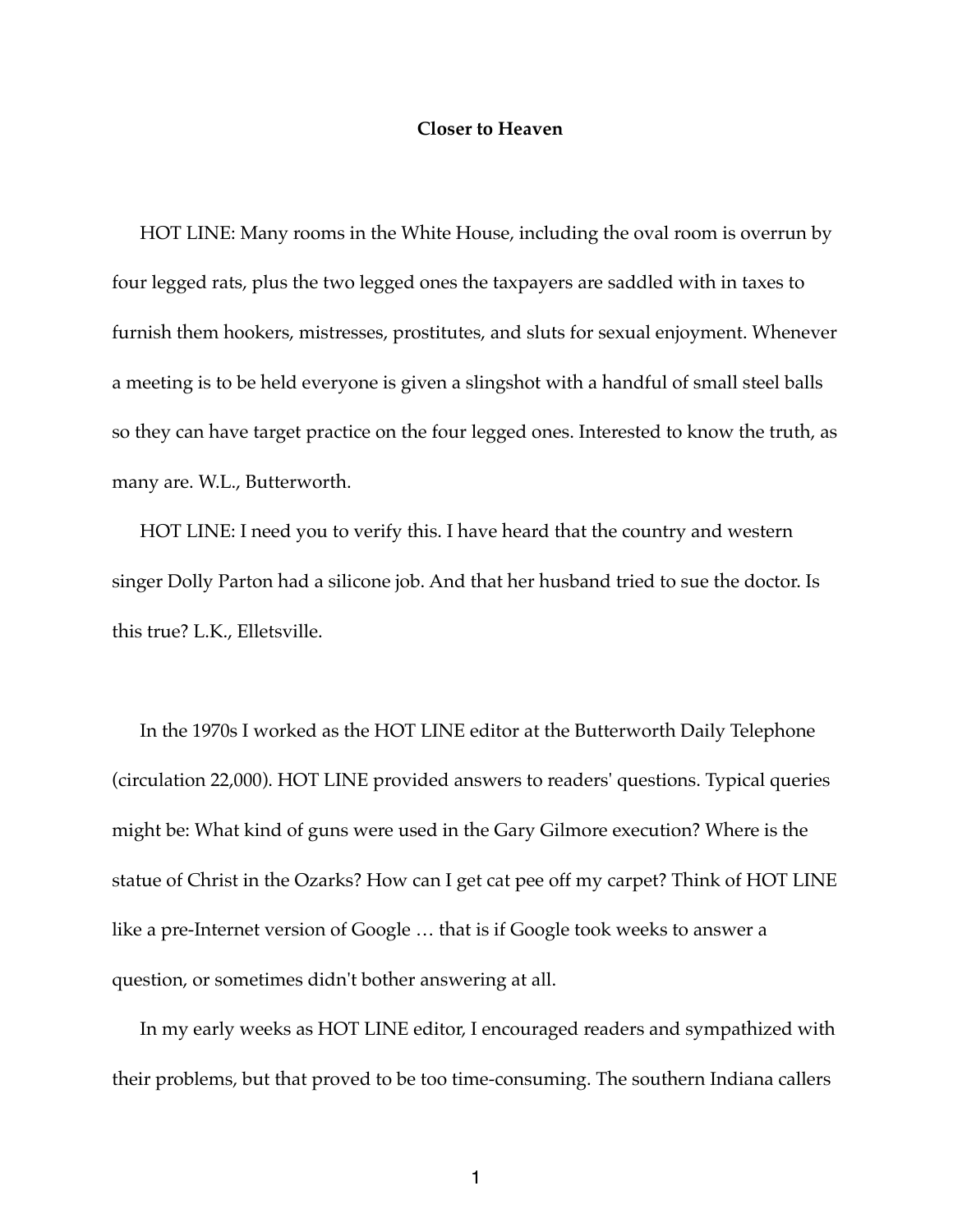liked to chat and often repeated themselves. So, to save time, I dropped the handholding approach and perfected a dispassionate tone, absent any hint of sympathy or encouragement. By April, 1977, when Joan Lee Henderson called, my voice was flat as a pancake.

# "HOT LINE," I said.

"*This is HOT LINE?"* she asked. "You don't sound too excited about it. You seem like you couldn't care less."

"What's your question?"

"This is Joan Lee Henderson. I live here in town and my question is this. Can a tenant stop paying rent just because the landlord died? We have a tenant who stopped paying rent four months ago when my husband died. This tenant says his rental contract is with my husband not me, and that under the law, he's …" She took a moment to find the word. "He's … exonerated."

"Have you tried evicting him?" I asked.

"He told me not to bring the law on the property and that if I started any trouble, he would finish it." She lowered her voice to a whisper. "I think he's on drugs."

Joan's plight — a widow frightened by her tenant — had more urgency than the typical HOT LINE, so I spoke to a sympathetic deputy sheriff who paid a visit to the tenant. The next day, the deputy called to say that the tenant was gone. Also, the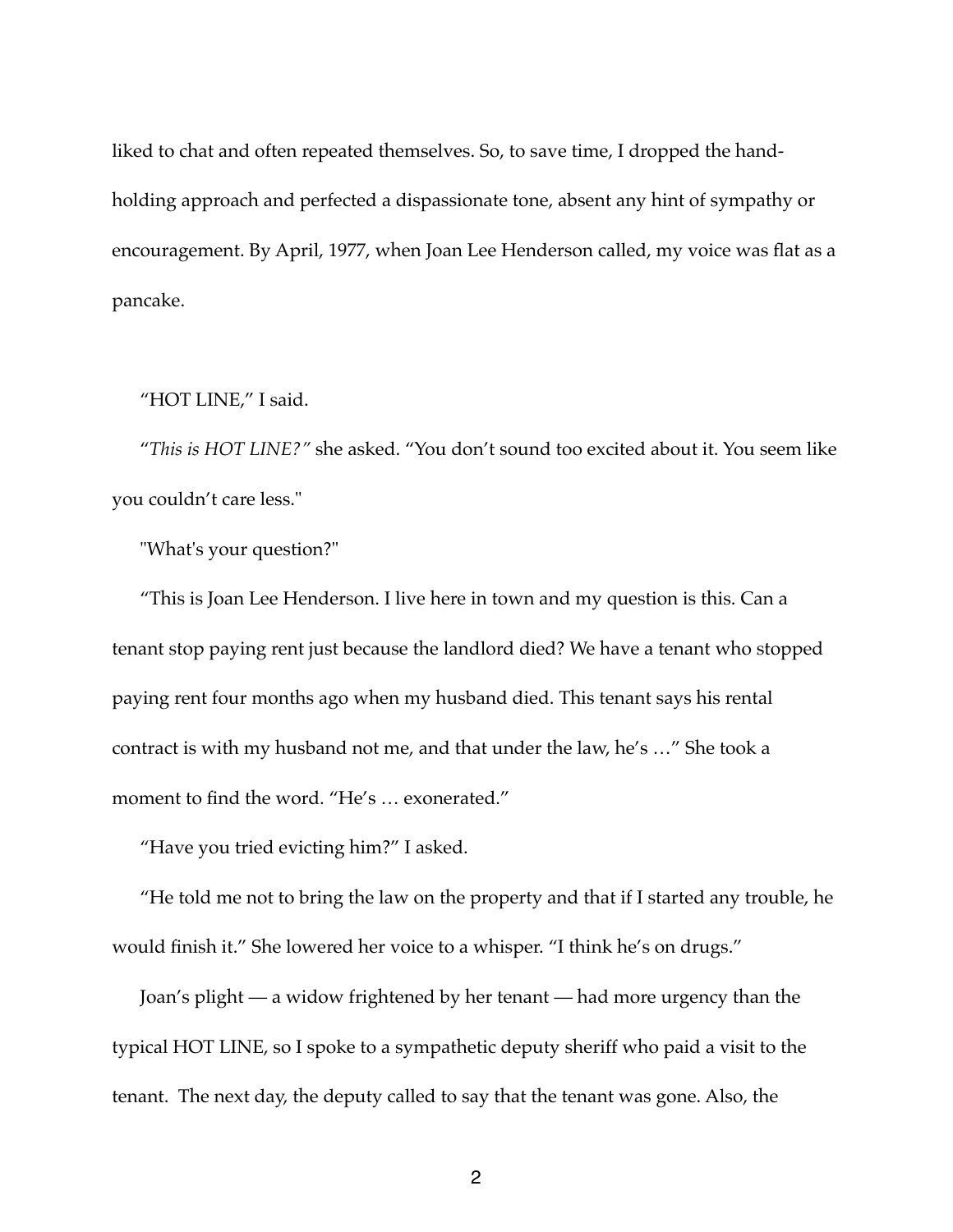deputy had a HOT LINE question of his own. Could a man fit inside the Statue of Liberty's nose? I worked it into that day's HOT LINE column.

#### **HOT LINE**

## **Rats in White House**

QUESTION - I have heard that the White House has a rodent problem and that some animals have even been spotted in the Oval Office. Could HOT LINE please check? W.L., Butterworth.

ANSWER - Yes, according to Associated Press reports, rodents were spotted in the Oval Office during the meeting between President Carter and Crown Prince Fahid. The outbreak is due to the destruction of a subway near Pennsylvania Avenue. Precautions have been taken to keep the animals away.

# **Dolly Operation?**

QUESTION - Can HOT LINE find out if the singer Dolly Parton has recently had any medical operations? If so, were the operations successful? L.K., Elletsville.

ANSWER - According to the public relations department at Dolly's record company, the "Jolene" singer has not had any recent operations. Dolly's new album, "Here You Come Again," will be out soon, and she'll be performing in Indianapolis on July 14.

## **Liberty's Nose**

QUESTION - Is the nose on the Statue of Liberty big enough for a man to fit inside?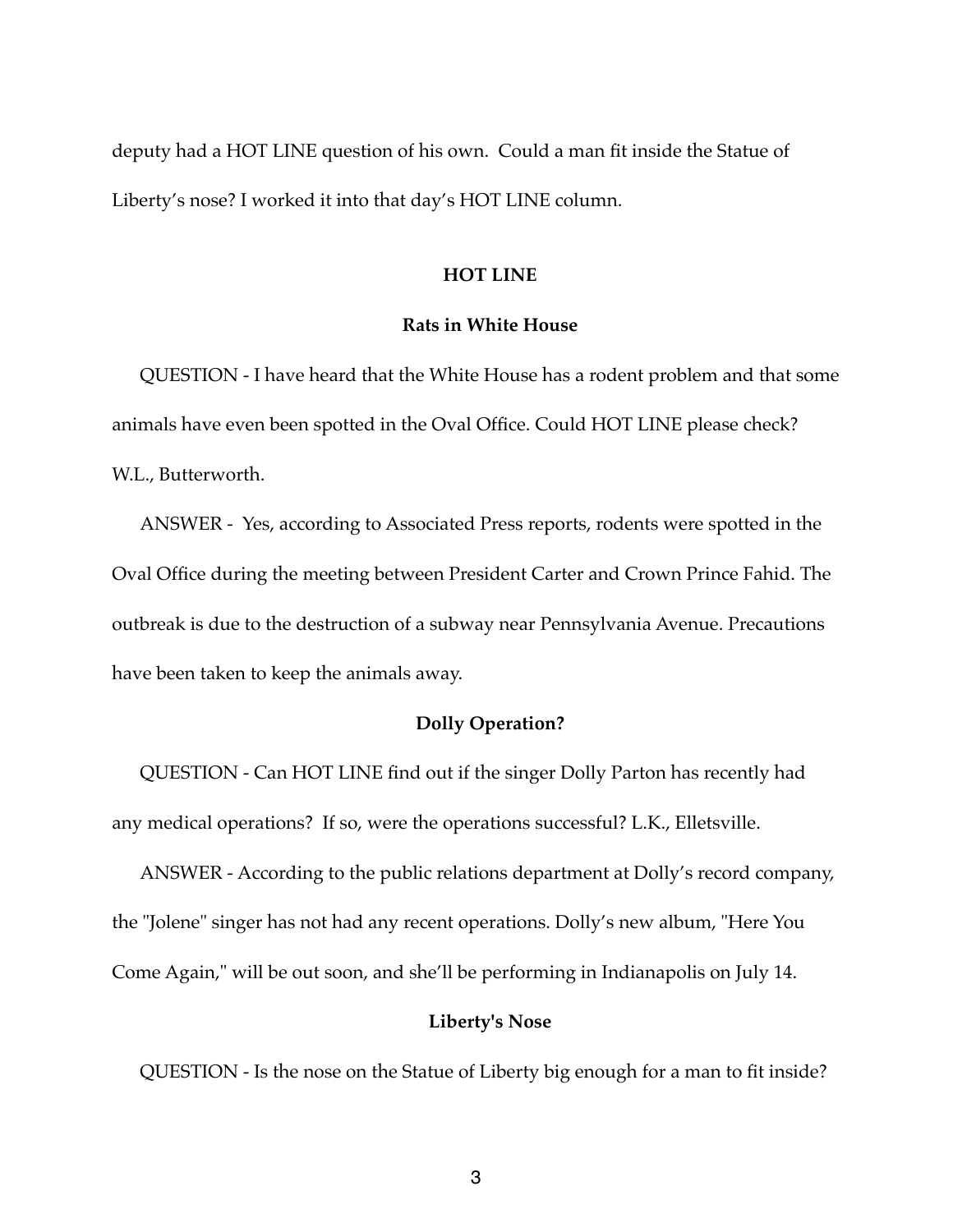R.D., Butterworth.

ANSWER - According to the Encyclopedia Britannica, the nose on the Statue of Liberty is not hollow so a man cannot fit inside. The nose is four feet in height, and two and a half feet at its widest point.

# **No Free Rent**

QUESTION - My tenant hasn't paid rent ever since my husband died four months ago. He says that under the contract he's only obligated to pay my husband. What can I do? J.H. Butterworth.

ANSWER - Attorney Ron Feldon said that the tenant is incorrect. The agreement makes you a "successor" to your husband and the rent should be paid to you. This may be a moot point, because the Sheriff's Department told HOT LINE that the property is now vacant. For more information on evicting tenants, the county clerk has a guide, "This Place Ain't Free: Indiana Eviction Procedure."

Joan Lee Henderson would have faded into the sea of HOT LINE callers but for an unexpected development. She called to thank me for getting rid of her tenant and she confided that she was wary of renting again unless she could rent to someone reliable … like me.

"Why do you think I'm reliable?" I said.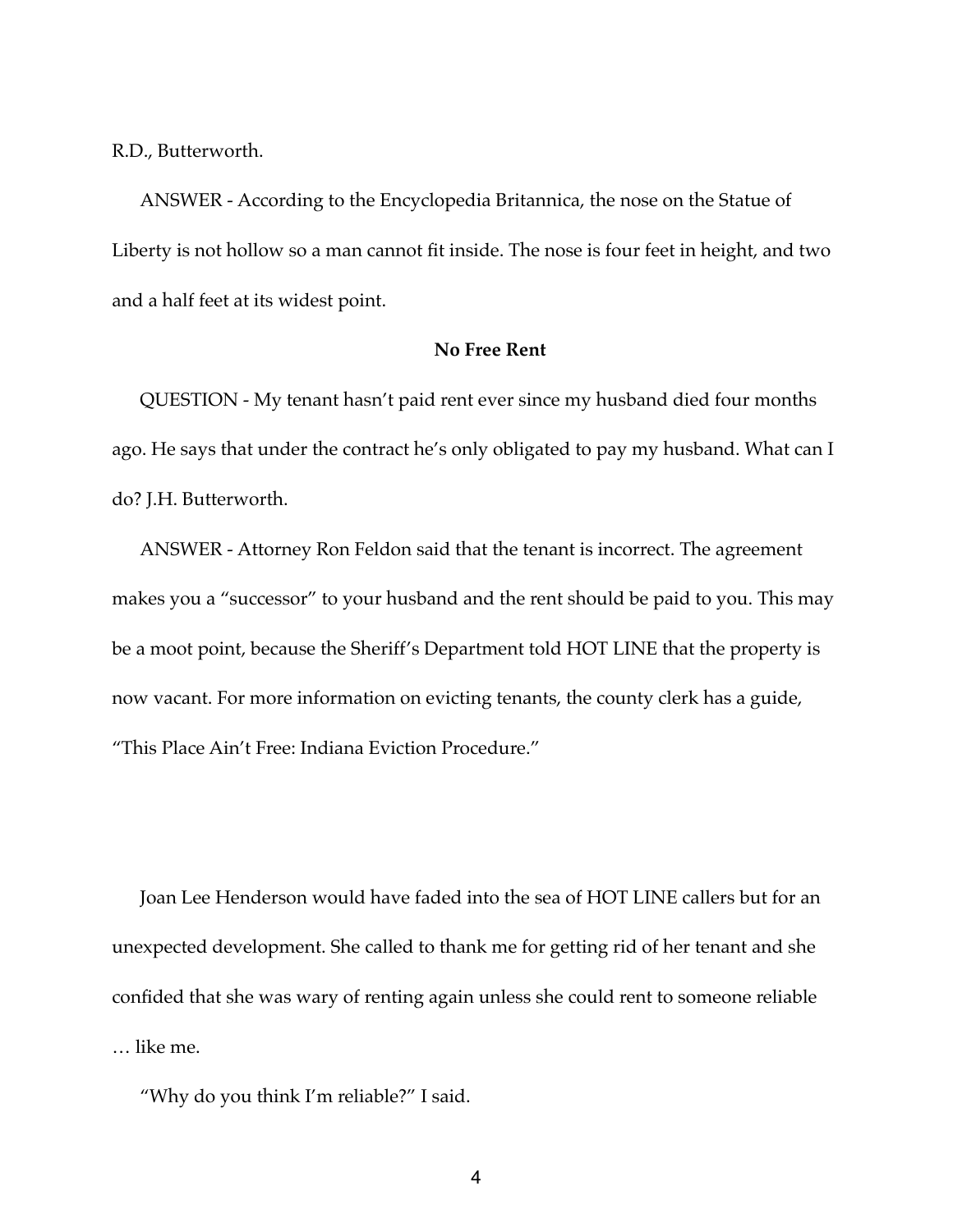"You write HOT LINE six days a week," she said. "That's reliable. You're the one who writes it, right?"

"Right."

"And from what I can tell, you're smart, and fair."

Like an actor might be confused with his part, Joan was confusing me with my job. She offered to rent me her property— a two-bedroom/one-bath house — for \$125 a month. I turned her down, politely. It wasn't much of a savings from my then-current rent.

 That's when Joan offered to *sell* me her house for \$12,500. Again, I was wary and thought something was odd about her misplaced gratitude. And again, I turned down the offer.

But for reasons known only to herself, Joan persisted. She had a real estate agent call me and offer to sweeten the deal: I could buy the house for \$12,000 on a ten-year loanto-own contract, no downpayment, no bank or mortgage company, and an interest rate of 4.5% (the fixed rate mortgage at the time was twice as much). "Just take a look at the place," said the agent.

I toured the house with the agent, and except for a hole punched in the wall, the place was in good shape. In fact, it was in much better shape than my current digs, it was in a nicer neighborhood, and my monthly payments would be less than my rent.

"You'll need to get that gutter fixed," said the agent. About six feet of gutter hung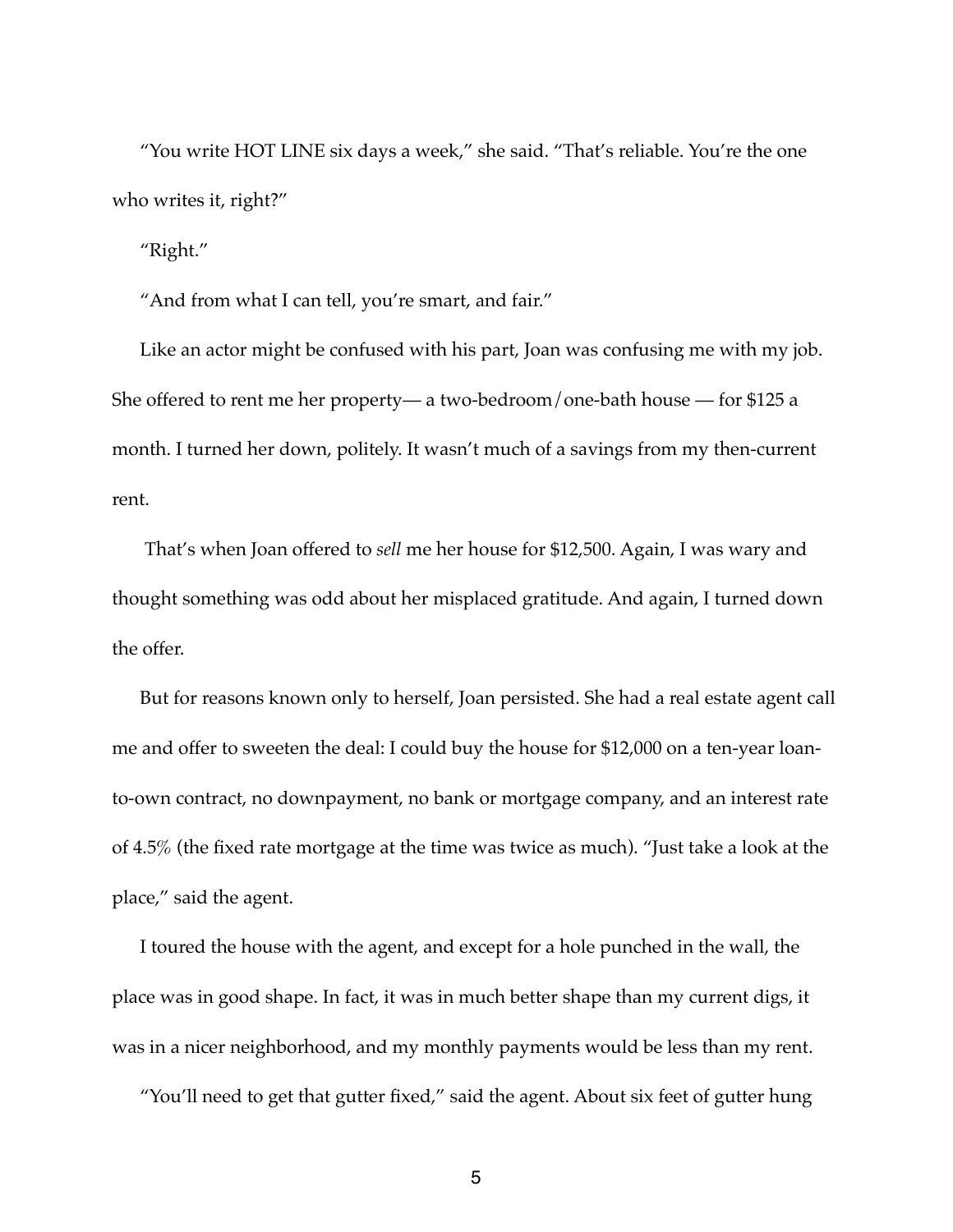down from the roof, almost touching the patio. "That's where it happened."

"Where what happened?"

"The accident. He was fixing the roof when the ladder went over."

"Joan's husband?"

"Yeah, Buck," said the agent, pointing to a faded brown stain on the patio. "Poor guy went over head first."

We walked to the sidewalk in front of the house.

"It's a damn good deal … you know that, right?" said the agent.

"Why does she want *me*?" I asked.

"She's sentimental about the house. She and Buck lived here for years, and it's where he died."

"But why *me?"*

"She trusts you and she thinks you're honest."

When the real estate agent dropped off the contract, it had two additional conditions: (1) Buyer will personally deliver the monthly payments to Seller; and (2) Buyer agrees to answer all of Seller's HOT LINE questions.

I was okay with the first condition — I assumed Joan was lonely and wanted visitors — but the second condition, the unlimited HOT LINEs, wasn't going to work for me. There had to be a cap on the questions, so we settled on four HOT LINEs a month.

"This is a material condition of the contract," said the agent. "If you don't answer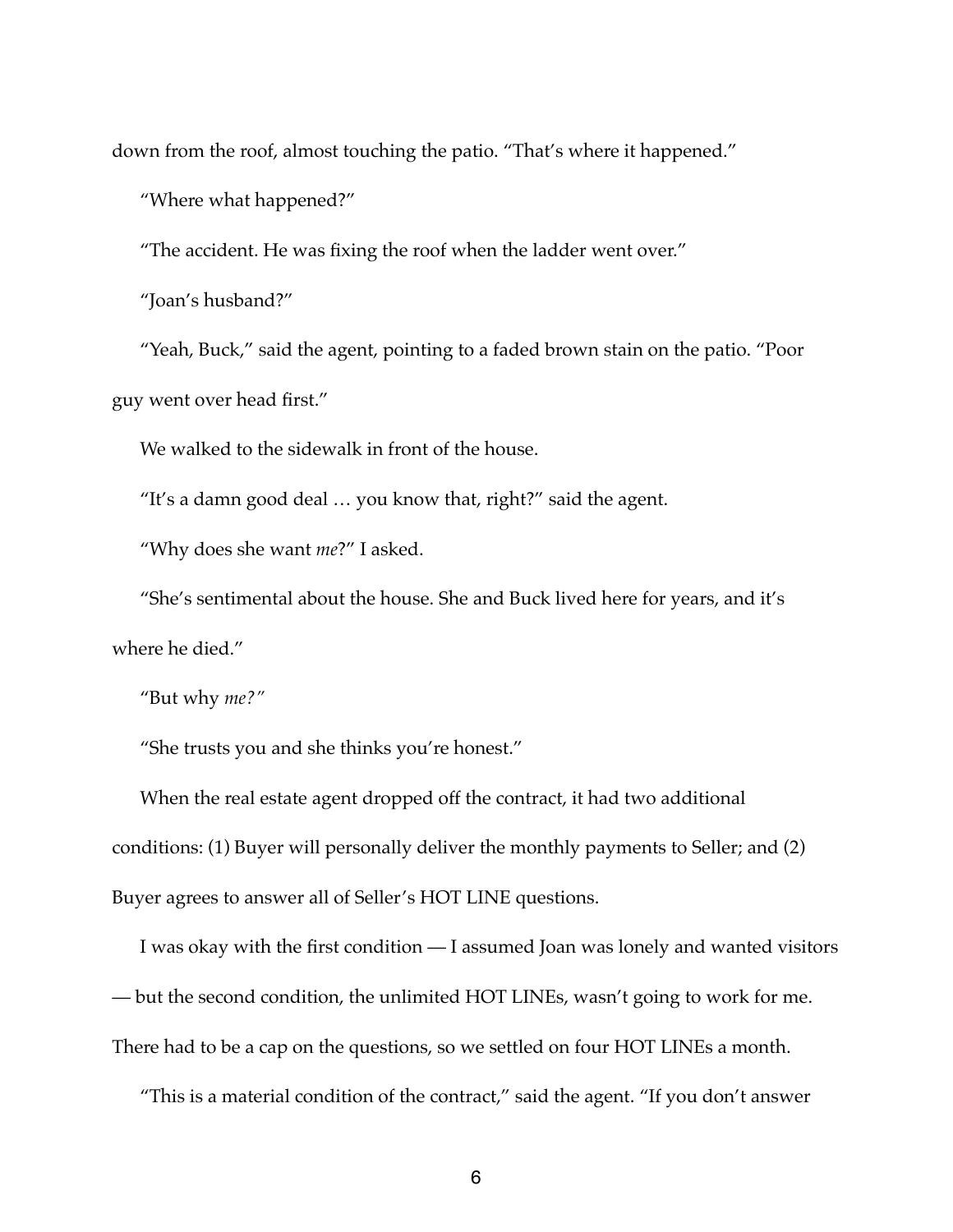her HOT LINEs, you lose the house."

"I don't think that's legal," I said.

The agent shrugged. "I'm not a lawyer but it seems fair to me."

I signed the contract.

Joan lived with her daughter and son-in-law on the west side of town. When I showed up with my first house payment, Joan's daughter, a middle-aged woman with a funnel of gray and brown hair, took me aside in the kitchen. Glass and porcelain jars, all labeled by hand, were packed on shelves, and behind them was patterned wallpaper a fading combo of pink, brown, and orange.

"Just so you know, HOT LINE, mom's been having a hard time since dad's gone," the daughter told me. "Her mind's not right. She shouldn't have sold the rental to you. It was supposed to be income property. She got it in her head that *you* should be living there," said the daughter. "You jewed her down on the sale price, didn't you? Got her down to twelve hundred?" She rummaged through her bag for keys. "You're not Jewish, are you?"

"I am," I told her, "and I'm pretty sure "Jew" is not a verb."

"She didn't mean anything," said her husband, a slaughterhouse worker on disability, who had joined us in the kitchen. He had a HOT LINE question ("Why doesn't my SSI cover dung lung?") and he offered me some advice, man-to-man, on my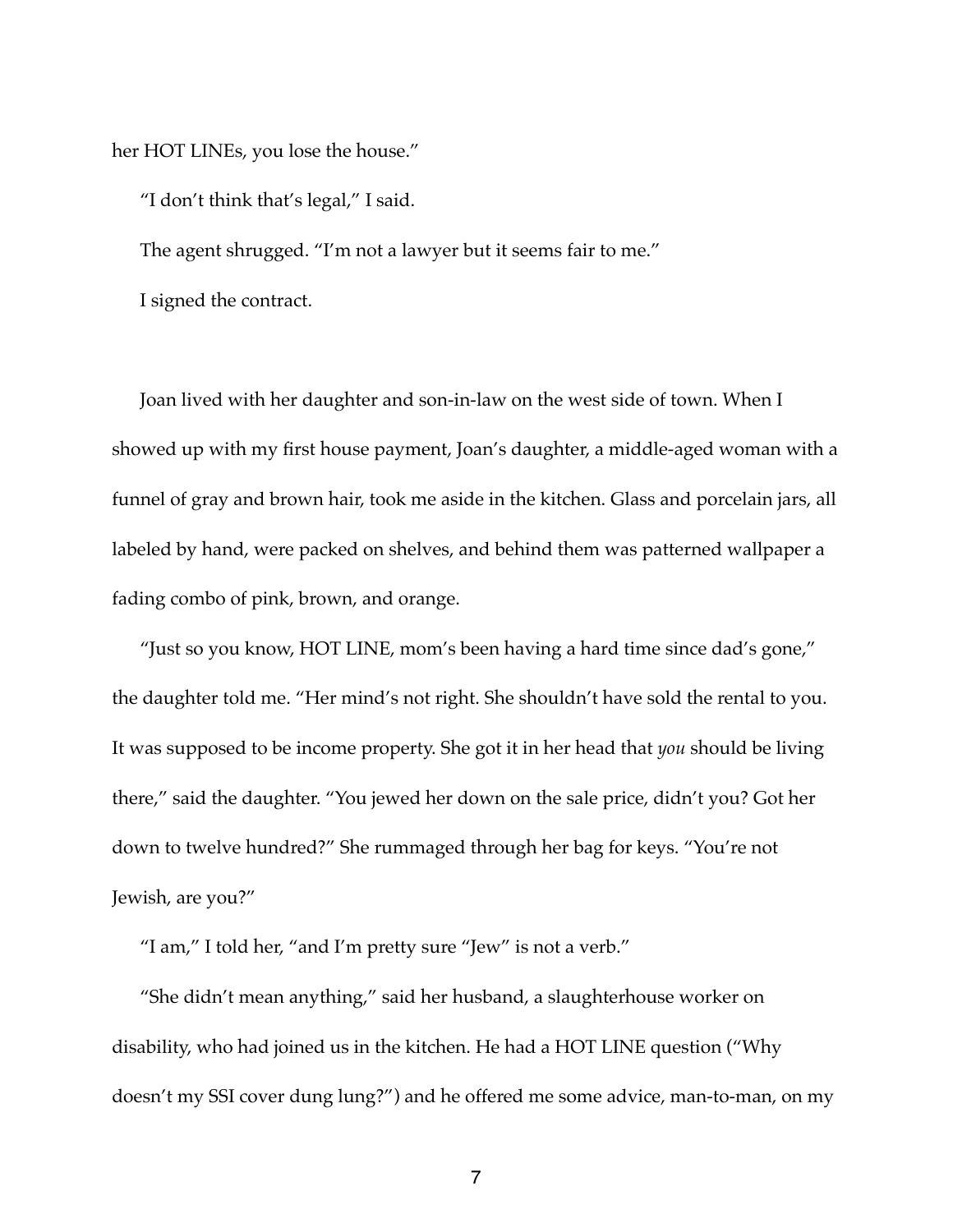new arrangement.

"Don't make us chase you for the money," he said.

"In fact," said the daughter, pretending she just had thought up the idea, "You could just make the checks out to me."

I hadn't even made my first payment to Joan and already her family was plotting to take it.

"I'm required to pay the person named in the contract," I told them, "I can't change that." My explanation contradicted HOT LINE's previous advice, but they didn't object.

Joan was waiting for me in the family room. The windows were closed and the room smelled of Pinesol. The high wattage bulbs in the chandelier cast shadows on the carpeting. Framed still-lifes — generic sea-faring images — hung on the plywood paneling, along with several needlepoints. One read, "Hearts are broken by words left unspoken."

Joan, a petite woman in her mid-seventies , wore a pinkish floral house coat, and a wig that looked like lemon cotton candy. She sat at a card table, a large black percolator bubbling across from her, the "Price is Right" on a portable TV.

"Mom," said the daughter. "This is HOT LINE. He's making a house call." Joan tugged at her wig, straightening it.

"He's got your check," said the daughter, closing the door. Joan, staying seated, put out an outstretched hand. "God bless HOT LINE, I am so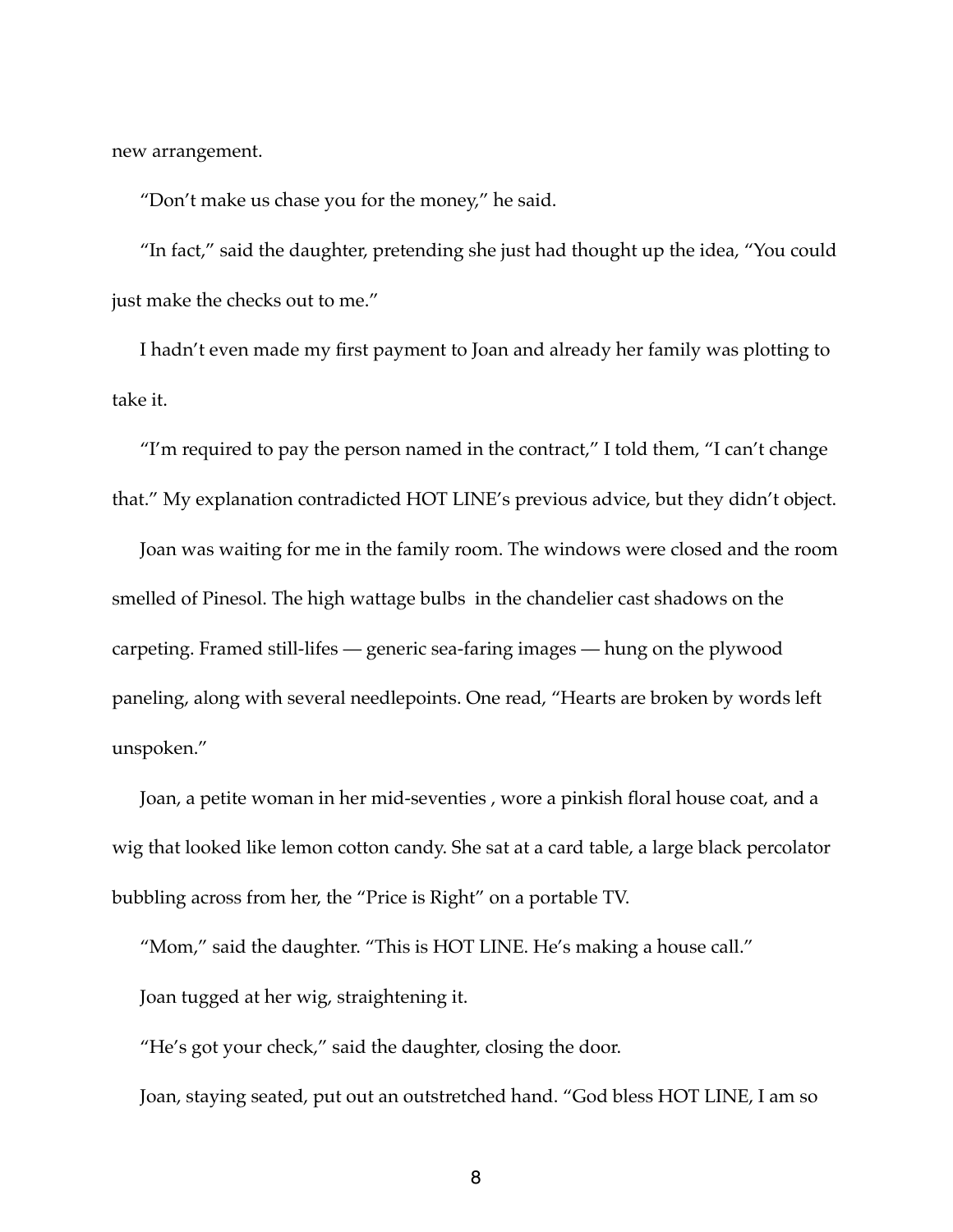grateful." I clasped her bird-like fingers in a fingertip handshake. I felt large knobby bumps on the bones of her right hand and Joan saw me looking at them and pulled her hand back. "At school, the nuns hit me with a rod."

She moved her cup under the percolator spout and pulled the switch. Thick, inky coffee poured out. "Seven cups," she said. "Now *that's* my limit."

Then, Joan got down to business. She reached for her glasses and read from a piece of paper. "First of all, HOT LINE, what's the best thing to do for edema?" She swiveled in her chair and exposed a swollen ankle. "I have heard that four teaspoons of apple cider vinegar daily can get rid of it. Is this true?"

"Next," she said, "HOT LINE, I have talked to several women who claim that if a woman cans food during her menstrual cycle, the food will spoil. They can all cite specific instances of this actually happening. Could this be due to a chemical reaction occurring between the woman's body and the food during this time? If so, just what chemical reaction takes place?"

She watched me writing in my notepad, then continued."HOT LINE, I would like to know whether the actress Ann B. Davis who plays Alice on Brady Bunch is related to Joan Davis who was in My Favorite Blond."

She cleared her throat for her final question. "HOT LINE, how is it that the Midway House VD Clinic can open on East 2<sup>nd</sup> Street? Do we really want our children to pass such a place on their way to school? If that's the way its gonna be, I'll stay home on the

9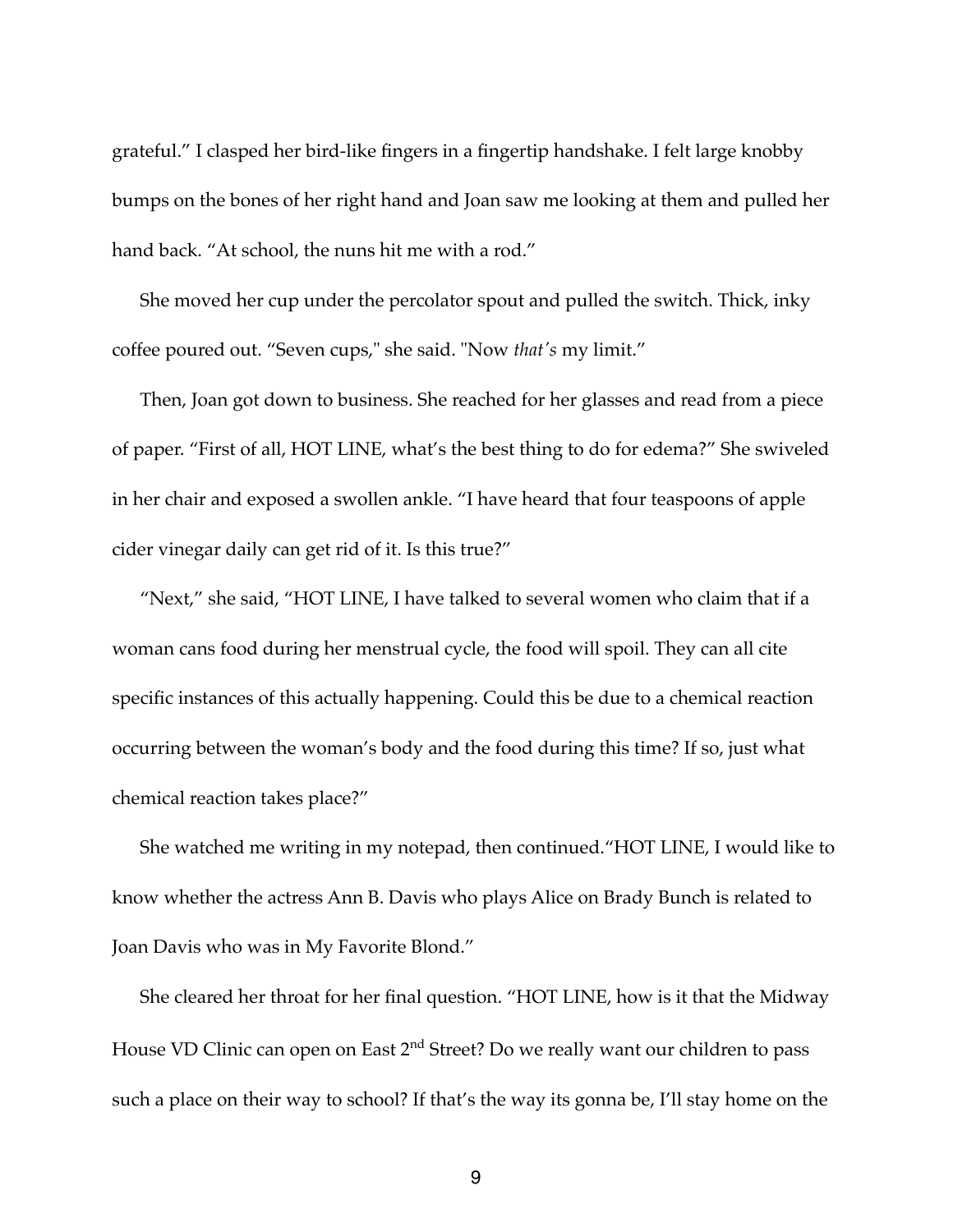farm."

I wrote down her questions and then the daughter and son-in-law joined us for apple fritters. I later saw that Joan had endorsed my check to her daughter.

 During the next few months my routine with Joan rarely varied. I was greeted by the distrustful daughter, hassled by the disabled son-in-law ("HOT LINE, why does it take so long to get my SSI checks?"), and offered coffee and a confection.

Once, Joan told me about her late husband. "Now that Buck is gone, I've got nobody to look after me." She pointed at a photo on the table.

"He was a milk man?" I said, looking at the man standing by the dairy truck.

"We were married for forty-seven years," Joan said. "He wasn't very talkative. I'd be lucky to get a couple of words at dinner."

"The strong, silent type?" I asked.

"He hated questions and he hated raw vegetables," said Joan.

Then, she reached for her sheet of paper and delivered a month's worth of HOT LINE questions ("HOT LINE, whatever happened to the swine flu shots? Did they stop giving them?" "HOT LINE, how can I contact Gil Gerard, star of The Doctors?" "HOT LINE, Is it true that Pat Robertson of the 700 Club uses the Living Bible?"and "HOT LINE, when I pay for dinner at Peking Dragon on Bypass 46, I expect that the cashier can speak English. Is there a law about this?").

Eight months after she sold me the property, and on the anniversary of Buck's death,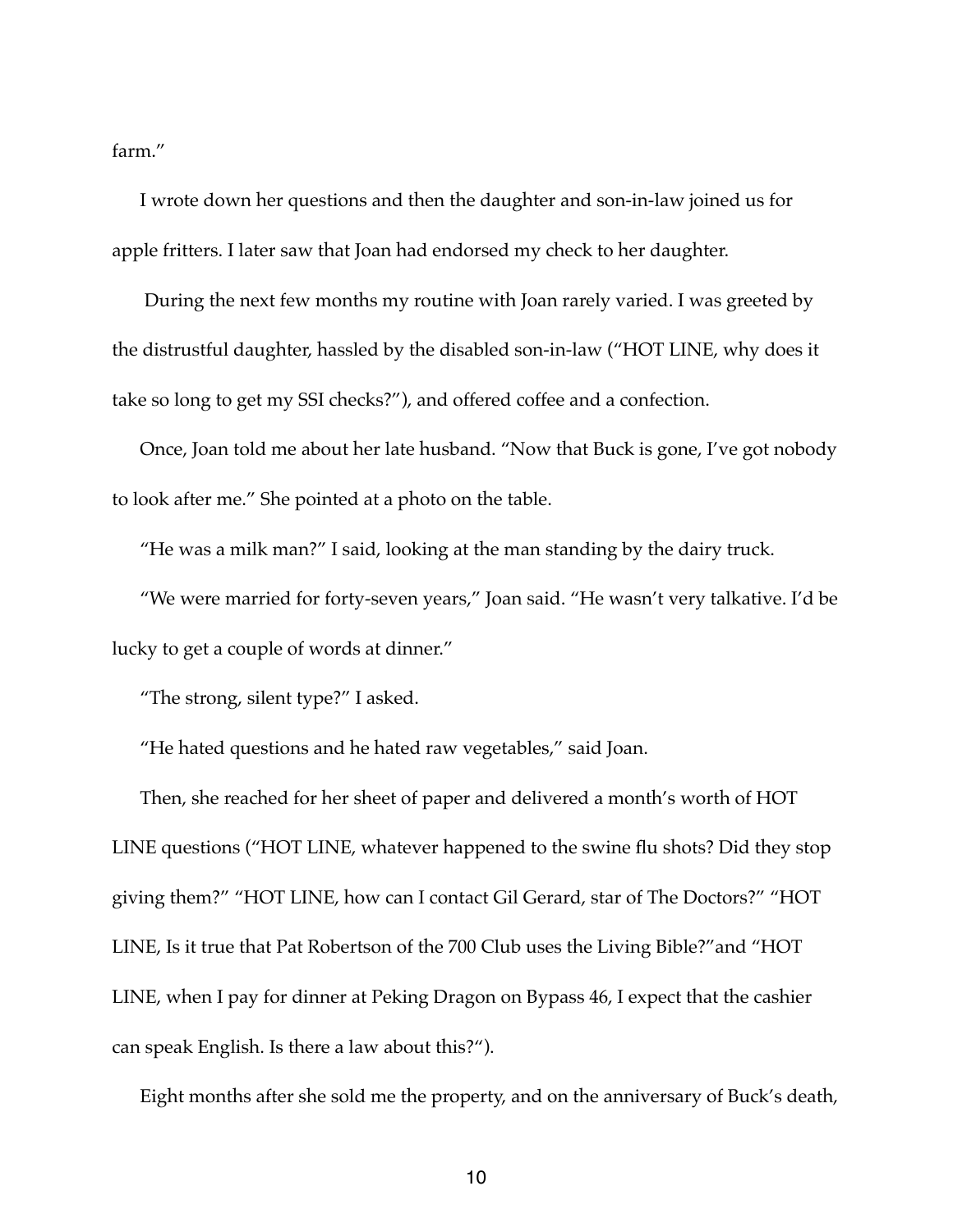Joan suffered a stroke. Actually, she suffered a transient ischemic attack (TIA) which, according to HOT LINE, causes stroke-like symptoms that disappear after a day.

When I showed up to make the monthly payment, I learned that Joan had been committed to Rosedale Manor, a nursing home on Second Street, next to the boarded up Planned Parenthood Building. Joan's commitment was justified, according to her daughter by her TIA, edema, and her "mild dementia."

Rosedale was a park-and-die facility, typical of nursing homes back in the 1970s. I walked the first-floor hallway looking for Joan. When I turned the corner, I came upon two women: a patient in a wheelchair, crying and upset, the other woman, in a blue uniform holding a mop. The woman with the mop, whose name tag read "Velma Goins - Supervisor," stared at the puddle under the wheelchair and asked me, "Did you ever see pee so green? Or so thick?"

I knew from HOT LINE that green urine could be a sign of new medication or a urinary tract infection but I said nothing as Velma Goins led me to Joan's room.

Joan, dressed in her floral housecoat, was propped on her bed, legs elevated. She clasped my hand and held it up with both her hands like a referee announcing the winner of a fight. "HOT LINE is *here!*"

"Visiting hours end in ten minutes," said Velma Goins.

"I told them HOT LINE was coming," Joan said, once we were alone, "and none of them believed me. Now, they'll be singing a different tune. God bless you HOT LINE."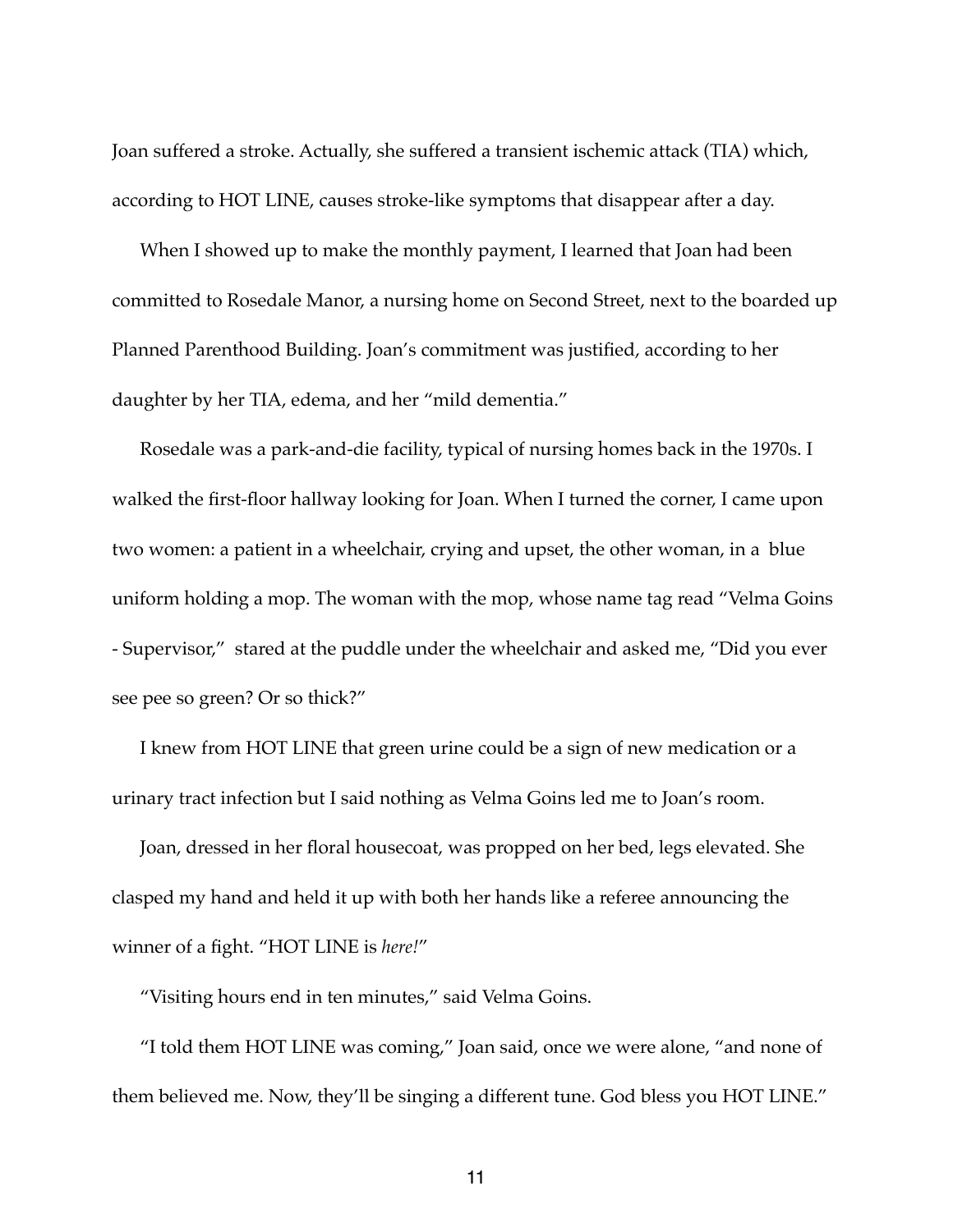She rubbed the silver cross on her necklace. "Do you believe in God?"

"Not really."

"Do you believe Jesus has sent you as my angel?"

"I'm not a Christian," I told her.

"I know. You're a Jew … like Kirk Douglas." She leaned her head closer and said in a stage whisper. "None of that matters as long as the Lord's purpose prevails."

I was uncomfortable and changed the subject. How did Joan feel about Rosedale? She liked the privacy — back at the house, she felt as if her daughter was spying on her. Plus, she liked the deserts (especially the rhubarb pie on Fridays), and the TV reception was much better at the nursing home (and there was a 21-inch color TV).

 But most of all, she loved the dogwood tree, with its dark spindly branches, outside her window. "I once had a dogwood but Buck cut it down," she told me.

She checked the wall clock, realized it was time to move on to the main event, and pulled a piece of paper from under her pillow.

"HOT LINE," she read, "If a mother has a child out of wedlock, can the child's last name be changed if the mother married the father?"

She continued. "HOT LINE, How can I write to Anita Bryant about the work she is doing concerning homosexualism."

"HOT LINE, I have heard that Fanne Fox went back to Argentina to have Congressman Wilbur Mills's baby out of wedlock. If the baby was born in Argentina,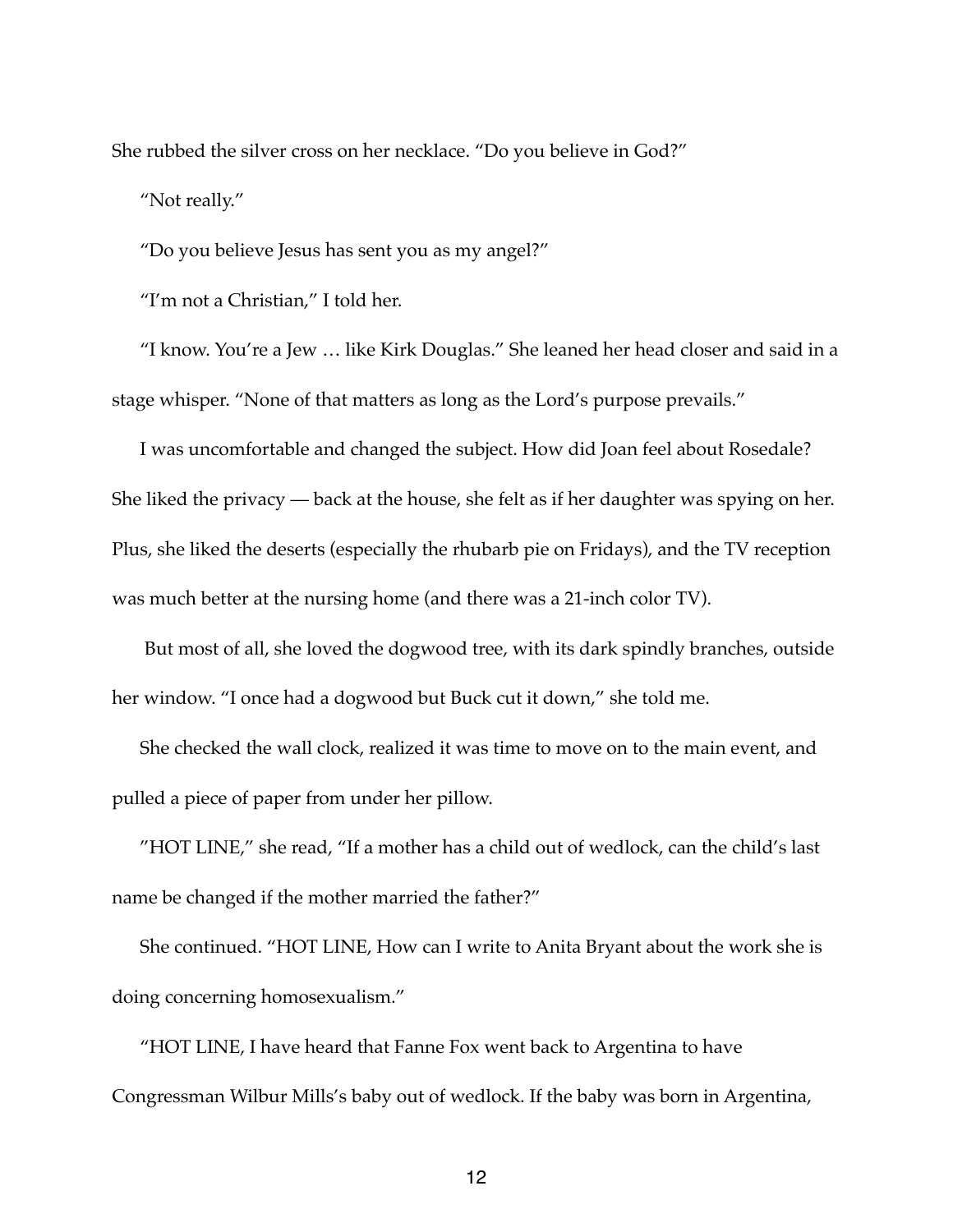can it still be a U.S. Citizen?"

"HOT LINE, What right does the local schools have to test students for V.D? I am a local taxpayer and I don't want my dollars used like this."

I bought Joan a subscription to the newspaper after she moved to Rosedale. She saved the HOT LINE columns to discuss during my visits, sometimes even calling me at the newspaper to ask about a question or compliment me on a response.

Joan's monthly HOT LINES also made her the defacto champion of rights at Rosedale ("Why are there no Tuesday visiting hours at Rosedale Manor?" "Why can't Rosedale Manor residents have potted plants?").

These HOT LINEs didn't win any fans with the Rosedale owners who complained to the newspaper's advertising department. I was told I could answer questions about the nursing home as long as I didn't use the name, "Rosedale."

During Joan's second year at the nursing home, things took a turn for the worse. Her edema returned along with a serious attack of gout.

When I visited her, she was rattled and depressed. "I just keep getting older," she told me as she looked at her swollen red-splotched feet. At the same time, Joan's world of HOT LINE questions kept shrinking to fit her personal experience. She asked questions about what she saw out her window ("HOT LINE, how do you identify a female red-winged blackbird?") or what she saw on TV ("HOT LINE, is Dennis Weaver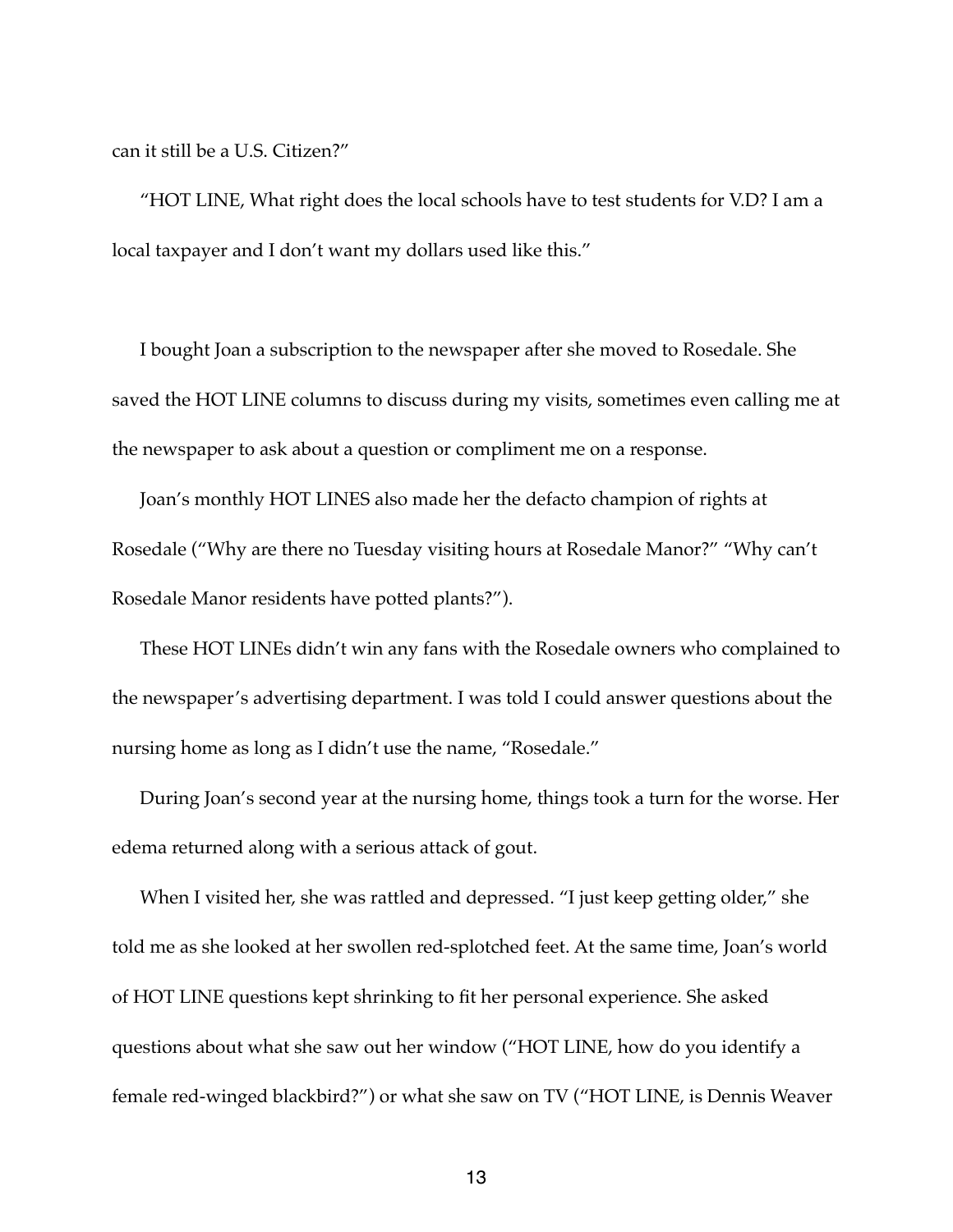really part-Cherokee?"), or what she saw on her plate ("HOT LINE, which has more calories, mashed potatoes or white bread?").

One month, her four questions were about the dogwood tree out her window.

# **Dagwood?**

QUESTION: How did the dogwood tree get its name?

ANSWER: The branches of the dogwood, because they were hard and dense, were used for the making of daggers (or *dags),* skewers*,* and arrows, hence the old English pronunciation, *dag*wood.

# **Dogwood RX**

QUESTION: I have heard that chewing the bark of the dogwood trees gets rid of headaches and diarrhea? Is this true?

ANSWER: The dogwood is known as a source of tannin, a quinine substitute. The bark has been used to treat malaria. However, other medical uses have not been verified, according to Dr. Vince Williams at I.U. Medical School in Indianapolis.

## **Dogwood: tree or shrub?**

QUESTION: Is a Dogwood a tree or a shrub or a flower?

ANSWER: The dogwood is a tree in the *Cornaceae* family. It is the state tree of Missouri, the state flower of North Carolina and both the state tree and state flower of Virginia. P.S. The dramatic blooming petals of the dogwood are not technically flowers; they are *bracts*, modified leaves.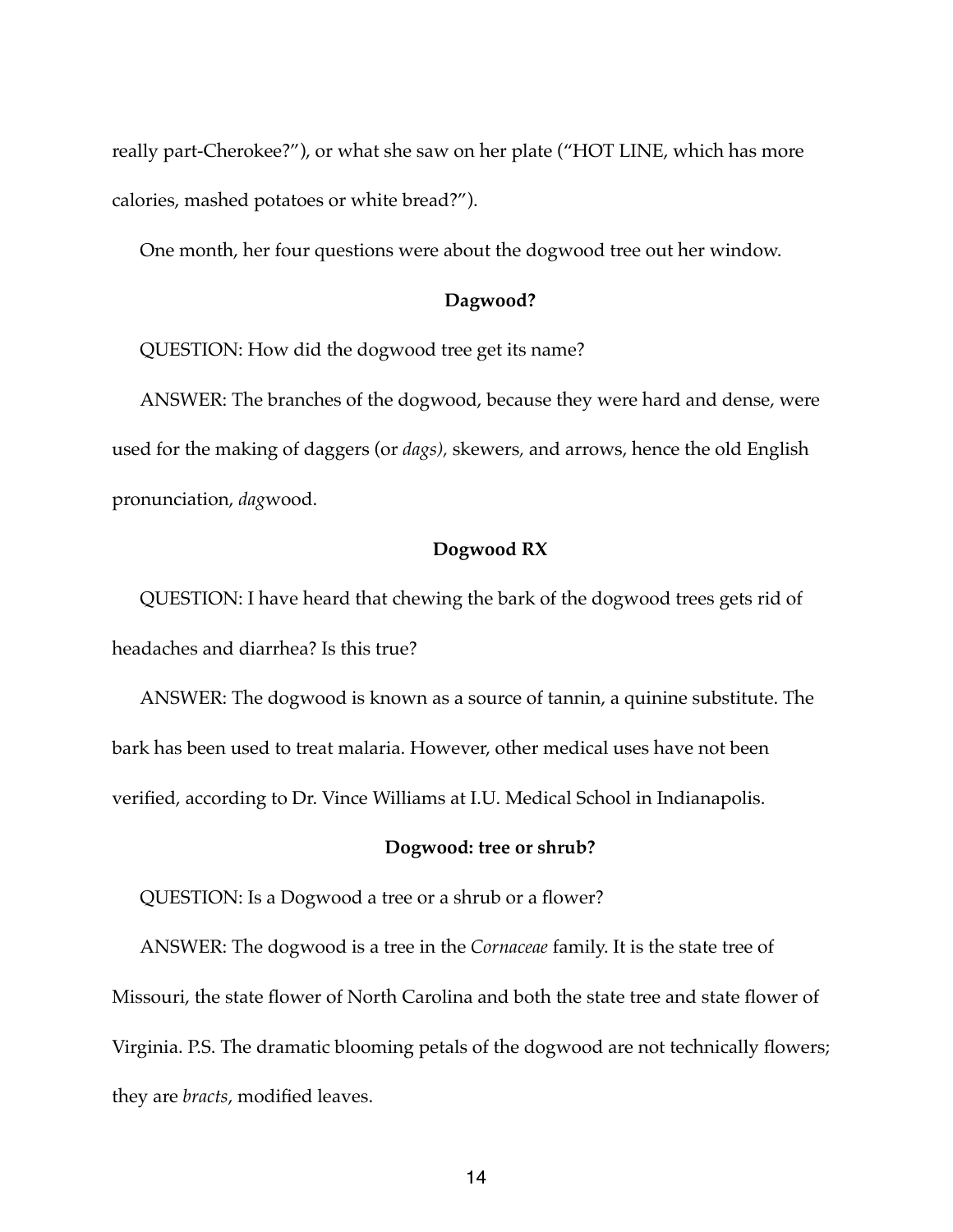# **Legend of the Dogwood**

QUESTION: What is the legend of the dogwood and Christ's crucifixion? Is it in the Bible?"

ANSWER: Hewitt Huntington, professor of religious studies at Carmichael community college, told HOT LINE that the legend of the dogwood is not part of scripture. According to the myth, the dogwood tree was ashamed and sad about its part in the crucifixion — the cross was made from dogwood. Seeing the unhappy tree, God promised that the dogwood would never again be used to crucify anyone. He changed the once-mighty dogwood into the small, spindly and crooked tree it is now, and He made the dogwood's flowering blooms look like small crosses.

In April, 1978, I arrived at Joan's room to find that a white-haired gentleman had displaced her.

"Where's Joan?" I asked him.

He pointed upwards, as if she'd gone to the hereafter.

"Did she die?" I asked.

"No, they moved her upstairs," he said, spittle forming on the edge of his lips. "Why?" I asked.

"It's closer to heaven," he said. At the nurse's station, I learned that the second floor was populated with terminally ill patients.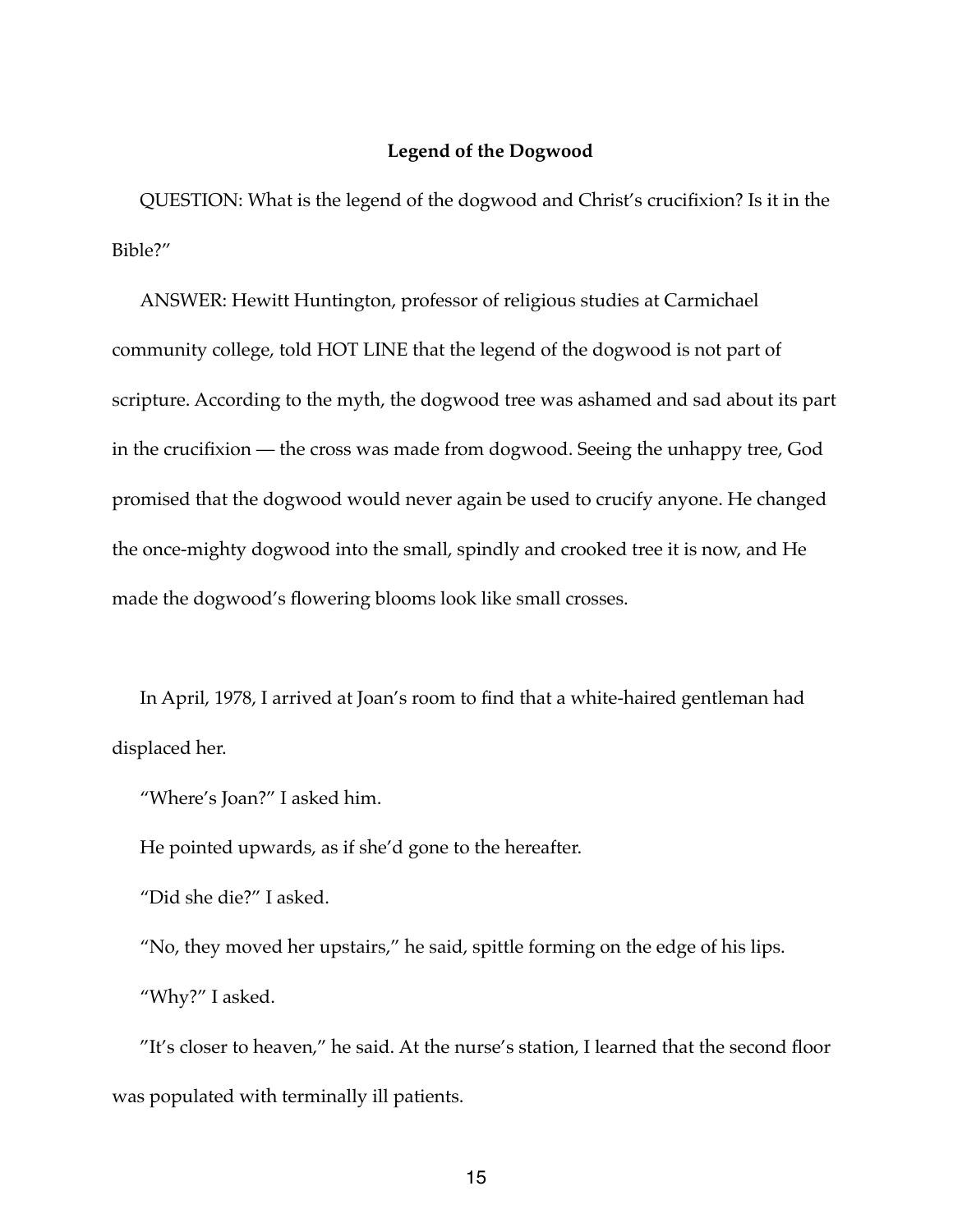Velma Goins asked when I would be answering her HOT LINE question. She wanted an address to write to the Captain from the Captain and Tennille but she wanted an address where Tennille wouldn't see the mail. I had given Velma the address of the singing duo's press agent and record label but that wasn't good enough. "I'm working on it." I told her.

The only good news about Joan's second-floor unit was that it was directly above her previous room so the top branches of the dogwood tree were visible out her window.

Joan's speech was slurred, the result of a sedative she'd been given earlier. Velma Goins had told me that Joan became hysterical when she looked out the window and was face-to-face with a man on a ladder, a worker repairing the siding. The shock must have been severe because restraints were used.

Joan told me that shortly after our last meeting, she'd been diagnosed with superficial thrombophlebitis, which increased concern over blood clots. More tests were needed. "If Nixon can live with phlebitis," Joan said, "then so can I." (What Joan didn't tell me — and I learned later from her daughter — was that she'd also been diagnosed with thyroid cancer.)

Joan's HOT LINE questions that day had to do with (1) a bra she bought from Becky's that was "all tore up," (2) an address to write to Coach Bobby Knight, (3)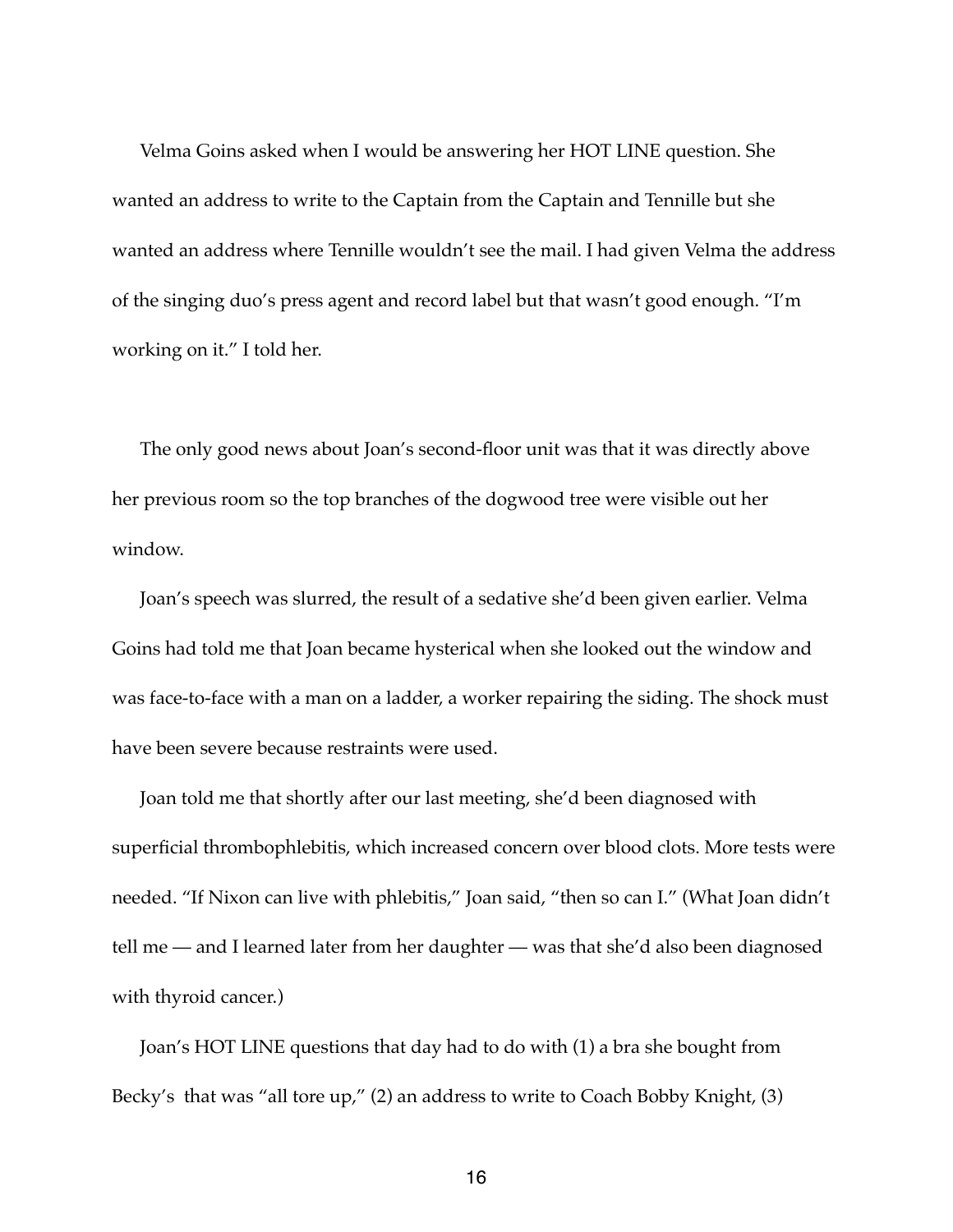where to get the rules for air hockey, and (4) why "a black family with no minor children is allowed to stay in a five-bedroom apartment in public housing."

The questions were out of character and Joan confessed that they were not hers. "My daughter wrote those. I wasn't up to it." I wondered whether I was contractually bound to respond to Joan's daughter's questions.

The sedative finally caught up with Joan and she nodded out. Or I thought she nodded out until her boney hand pulled me towards her and she whispered in my ear, "He's coming."

"Christ?" I asked.

"*Buck,"* she said.

I waited a few days to call Joan's daughter. She thanked me for sorting out her problem with the bra at Becky's and for making the monthly payments on time. Then she talked about Joan's condition.

"Mom's in a bad way … she imagines things."

"Like hallucinations?" I asked.

"She makes up stories in her mind." I heard her light a cigarette and take a drag. "Like God sent HOT LINE to beat the druggie devil tenant. And she believed you would take her back to her old house, to live out her final days. We told her, no, that would never happen, but she wouldn't listen and sold you the house. She's been that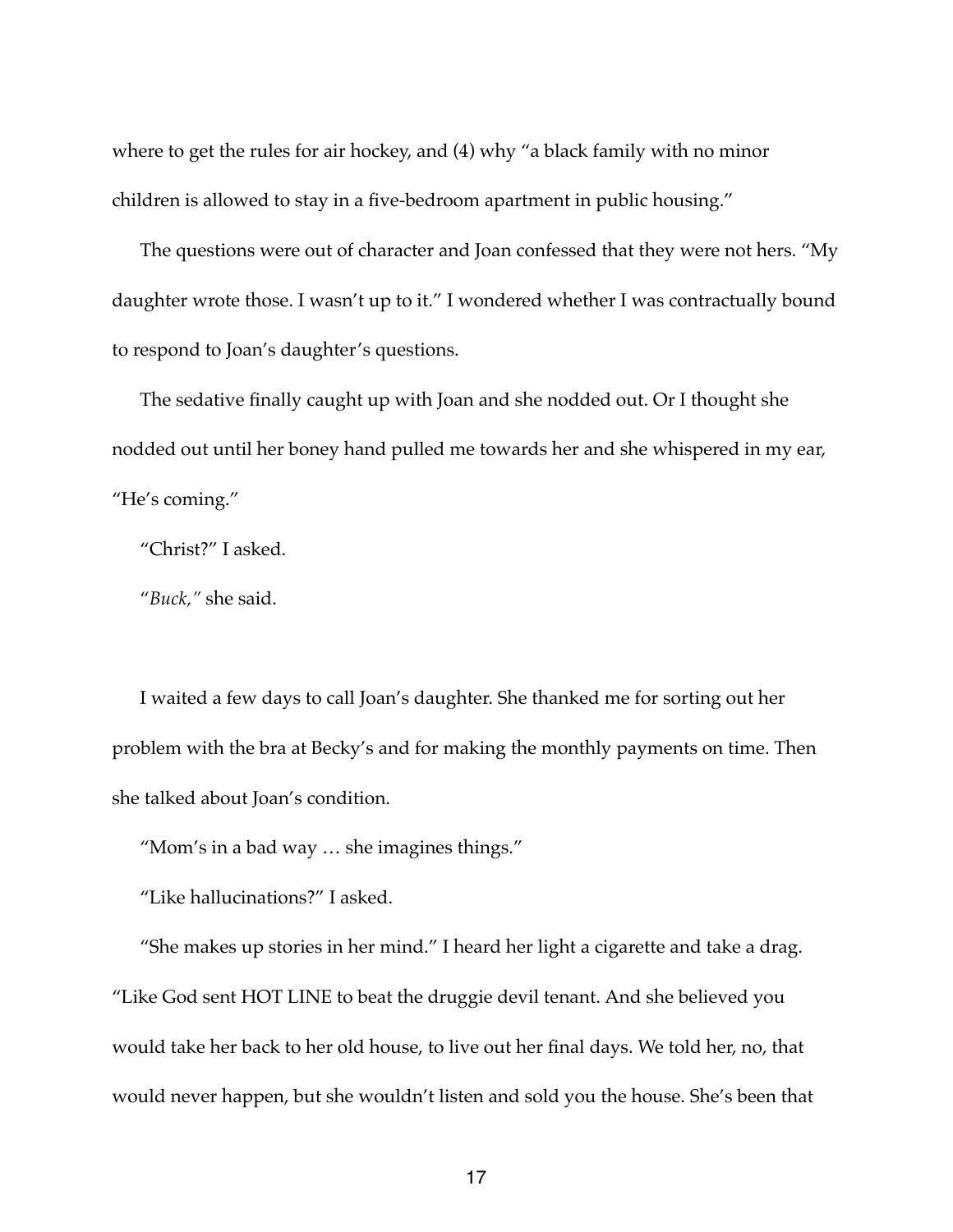way ever since she found Buck on the patio. She imagines things, prays for things, wishes for things. You'd think that she'd know better. Buck used to tell her, 'Wish in one hand and shit in the other and see which gets filled up first.' Excuse my French."

The next time I visited Joan — May 1, 1978 — the dogwood had bloomed and she seemed to have forgotten the previous month's odd encounter. We sat side by side, looking down on the blossoms from her second floor window. "See those four petals shaped like a cross, and in the middle there's the crown of thorns," she said. "And at the edge of each petal is a mark from the nails, and that red is Jesus' blood." She smiled, reflecting on the floral beauty.

"If only we could open the window," she said.

I tried opening it, but a locking device had been installed on the latch and I couldn't budge it.

I wheeled Joan back to her bed and helped her get in.

"God bless you HOT LINE." She sipped from a paper cup. "Has the Lord been talking to you?" she asked.

Before Joan could spread the gospel, Velma Goins appeared in the doorway, a candy striper behind her.

"Are we ready for our bath?" Velma asked Joan .

"*We*? Are you taking one, too?" asked Joan .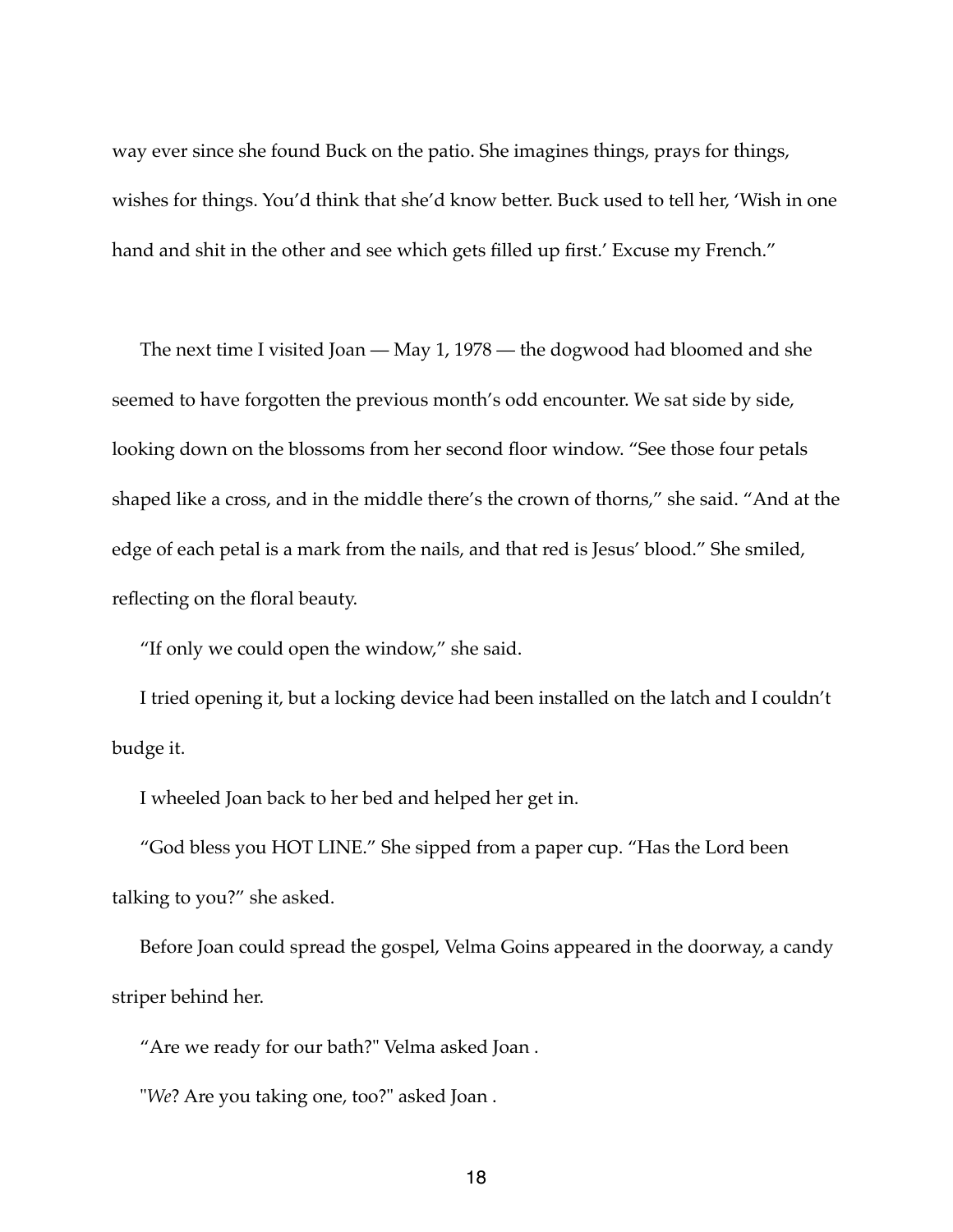"Now Jo Ann . . . " said Velma, pronouncing Joan 's first name as if it were two syllables.

"It's *Joan,*" I corrected her .

"Okie dokie," said Velma, pushing the candy striper into the room. "Lisa's gonna clean you up. What do you say?"

"Not now, HOT LINE's here," said Joan.

The candy striper hesitated, unsure.

"Go away," snapped Joan. The striper backed into the hallway.

"If we don't do it now," said Velma, speaking in a sing-song, "you'll be smelling till tomorrow."

"Please, in the name of heaven, go away," said Joan.

Velma was no stranger to inmate resistance. "This is not negotiable, Jo Ann."

"*Her name's Joan*," I said, unable to take it anymore. "She's been here a year, can you please get it right?"

 Velma crossed her arms and planted herself in the doorway. "I don't appreciate being spoken to like that.*"*

"Close the door on her," Joan called from her bed.

I shut the door in Velma's face. When Velma pushed against it, I pushed back, holding the knob.

*"We'll see about this*," I heard her say before walking off, presumably for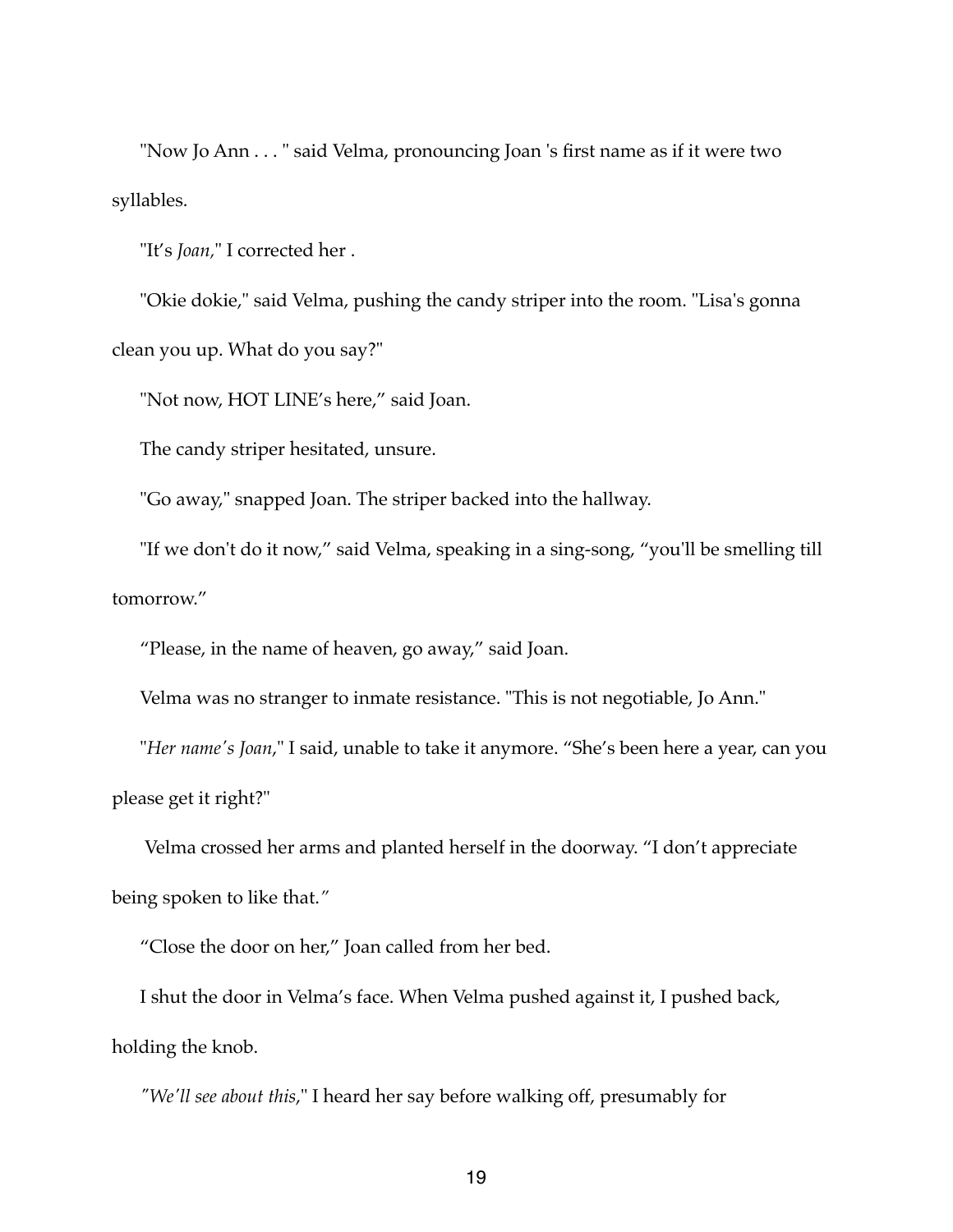reinforcements. During this standoff Joan began to hurriedly read her HOT LINEs to me, afraid perhaps that she might be cut off.

"HOT LINE, I cannot eat sugar for health reasons. Last week, they took away my saccharin. I know saccharin may cause some problems, but, if this country allows cigarettes and alcohol to be on the market with all of the medical problems they can cause why can't they do the same for saccharin?"

I heard people talking in the hallway. Velma Goins was back.

Joan sped it up, "HOT LINE, whatever happened to the "low cholesterol" egg? A few years ago, there was a lot of talk and attention on the subject."

She glanced up at Velma who entered the room with a security guard. He told me, "Sir, you'll have to leave now."

I stood up but Joan signaled me back and whispered, barely audible, "HOT LINE, What's going on with the TV Guide? All week it says *Price is Right* is on at three and instead *Tattletales* comes on. Who prints these things … that's my favorite show."

"*Tattletales?"* I asked.

"No! *Price is Right, of course"* she whispered.

"*SIR!"* barked the security guard, taking my arm and pulling me into the hallway.

Back at the newspaper, I answered Joan's three questions. I left Rosedale before she could read me her fourth HOT LINE, so I made up my own question to fill the column.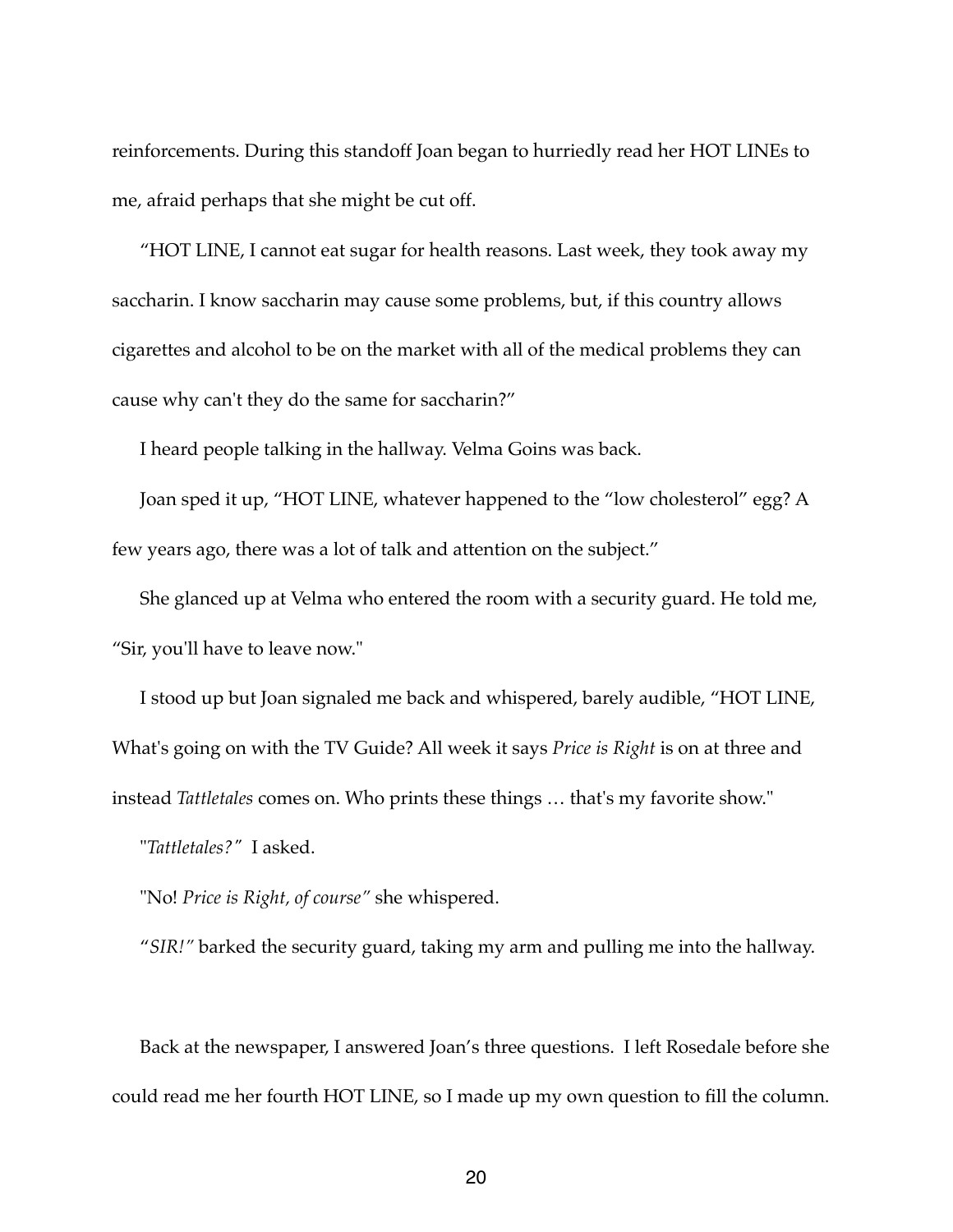#### **OPEN WINDOWS**

QUESTION - Recently, I visited someone at a local retirement home and I learned the windows do not open. I thought residential retirement homes had to provide open windows or air conditioning. M.R., Butterworth

ANSWER - You are correct. Unless a retirement home has central air cooling, state fire law requires that windows in the home must open at least 18 inches.

A few days later, Joan called me at HOT LINE to report that the windows were now open at Rosedale. "Another victory for the Lord and HOT LINE," she proclaimed in what was to be our final conversation. "Thanks for showing me the way."

That night, Joan took her own life. She squeezed herself through the eighteen-inch opening in her window, and fell into the arms of the dogwood tree, one of whose dagger-like branches impaled her. By the time she was discovered, her blood had dried leaving reddish-brown streaks on the dogwood flowers and the sidewalk.

Velma Goins had found an envelope addressed to HOT LINE under Joan's pillow and when I went to Rosedale to pick it up, she pointed me out to a nurse, saying, "*He's*  the one who made us open the windows." Then to me, she said, "I hope you're happy."

Joan's envelope contained four HOT LINE questions.

HOT LINE: How do you remove bloodstains from cement? HOT LINE: Where should a woman go to report her husband beating on her. (Don't

21